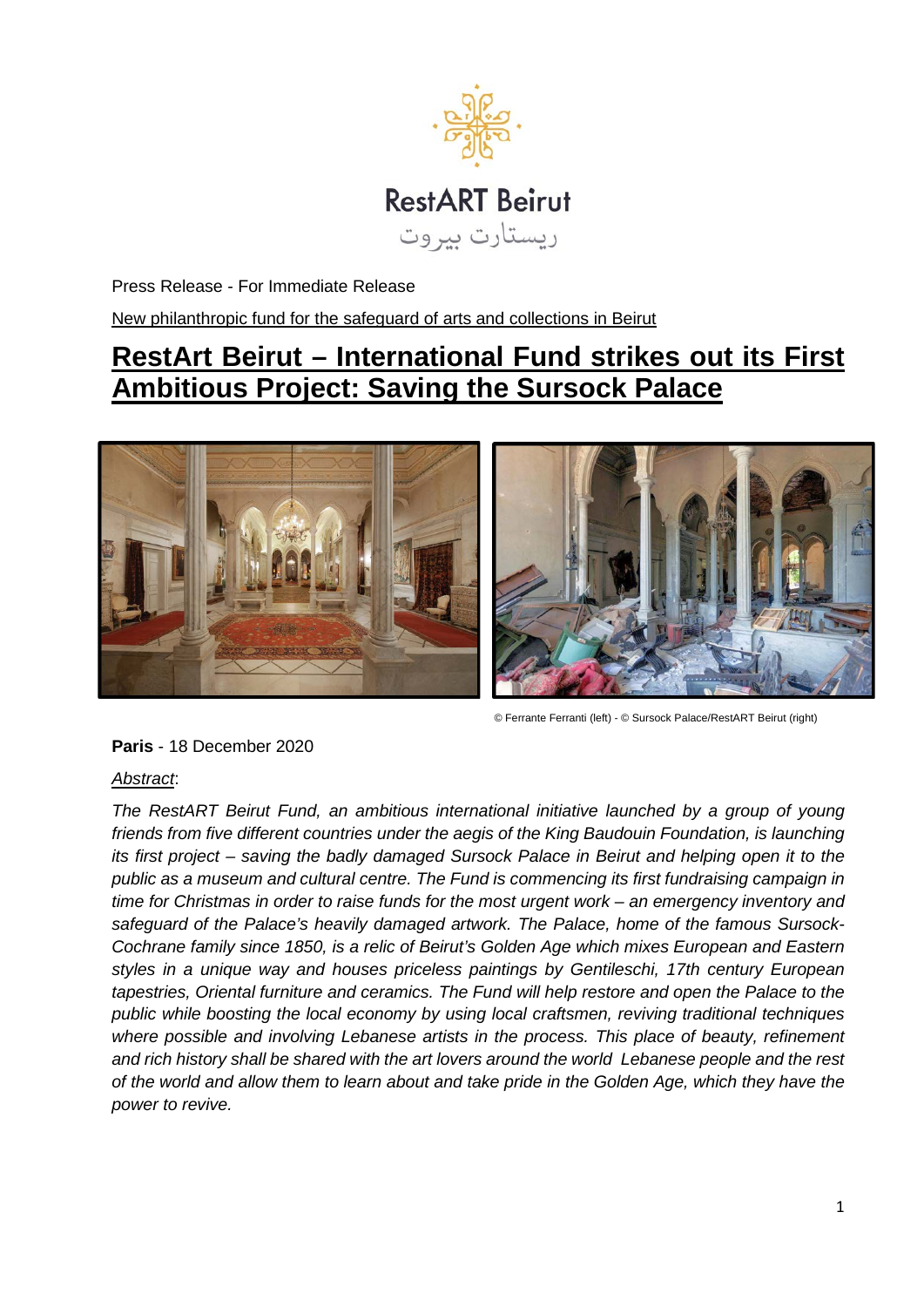**Statement** – Shocked by the tragic explosion which devastated Beirut, that killed and hurt so many of its inhabitants on 04 August, a group of young friends and art passionates decided to act and help in the best way they could: by trying to save the often overlooked Beirut artistic heritage for future generations. Following a visit to Beirut and discussions with the Sursock-Cochrane family, they decided to launch a charitable Fund in order to raise much-needed funds to save the Palace from further destruction and prevent its collections being lost or dispersed forever. Dr Marie Eve Didier, one of the six co-founding members explains: *"We were all of course shocked by the terrible*  loss of lives and sufferings we witnessed after the explosion. But while the humanitarian *emergency was naturally what everyone was focusing on, we realised there was another, less visible and overlooked emergency".* Beirut's artistic heritage was at risk of being lost forever: unique buildings were at risk of collapse and priceless art collections lay among piles of rubble. *"So we decided to help as best as we could – by trying to save at least one of these beautiful buildings and its artwork and open it as a museum. The Sursock Palace, with its amazing history and harmonious mix of European and Oriental artwork seemed the natural choice for this."* added Joseph El Hayek, cofounder based in Beirut.

Today, RestART Beirut is introducing its first fundraising campaign - help fund the most urgent work needed in this future museum: an emergency inventory and safeguarding the most fragile pieces. Once the Palace is restored and the art collections renovated, the Fund hopes to financially support resident artists, hold exhibitions and concerts at the Palace and eventually extend its work to other endangered buildings.

## The Sursock Palace

The renovation of the Sursock Palace's collections and the transformation of this iconic place one of the last surviving vestiges of the Golden Age of 19th century Beirut - into a public centre for culture, education in the field of conservation, restoration practices and artistic dissemination is the flagship project of RestART Beirut.

In the aftermath of the explosion, the Sursock Palace and its ravaged art collection became the symbol of the scale of destruction and its baffling nature. The painful images of its fragile and broken artefacts lying among piles of rubble shocked the inhabitants of Beirut and the art world at large. To honour Lady Cochrane's legacy of philanthropy, RestART Beirut, in close collaboration with the Sursock-Cochrane family, will restore the palace and its collections and turn it into a museum open to the public.

In a 2010 book dedicated to the Sursock Palace by Dominique Fernandez and illustrated with photographs by Ferrante Ferranti, Lady Yvonne Sursock Cochrane left this sad quote:

*"God only knows what will become of this property, surrounded more and more by vile towers (...) It is still the only green space in the district (...) But it will remain in the memory of those who knew it, the image of a time when civilisation and the art of living were part of everyday life."*

RestART Beirut's ambition is to ensure Lady Sursock's fear does not become reality, so that this palace should not only have a glorious past but also become a part of Lebanon's future.

The Sursock Palace Museum will act as a cultural centre, housing resident artists, restoration workshops, concerts, conferences and exhibitions. The project aims to reinforce the role which heritage can play within the social-economic fabric of the city by generating jobs, fostering cultural activity and contributing to enhancing Beirut's international reputation.